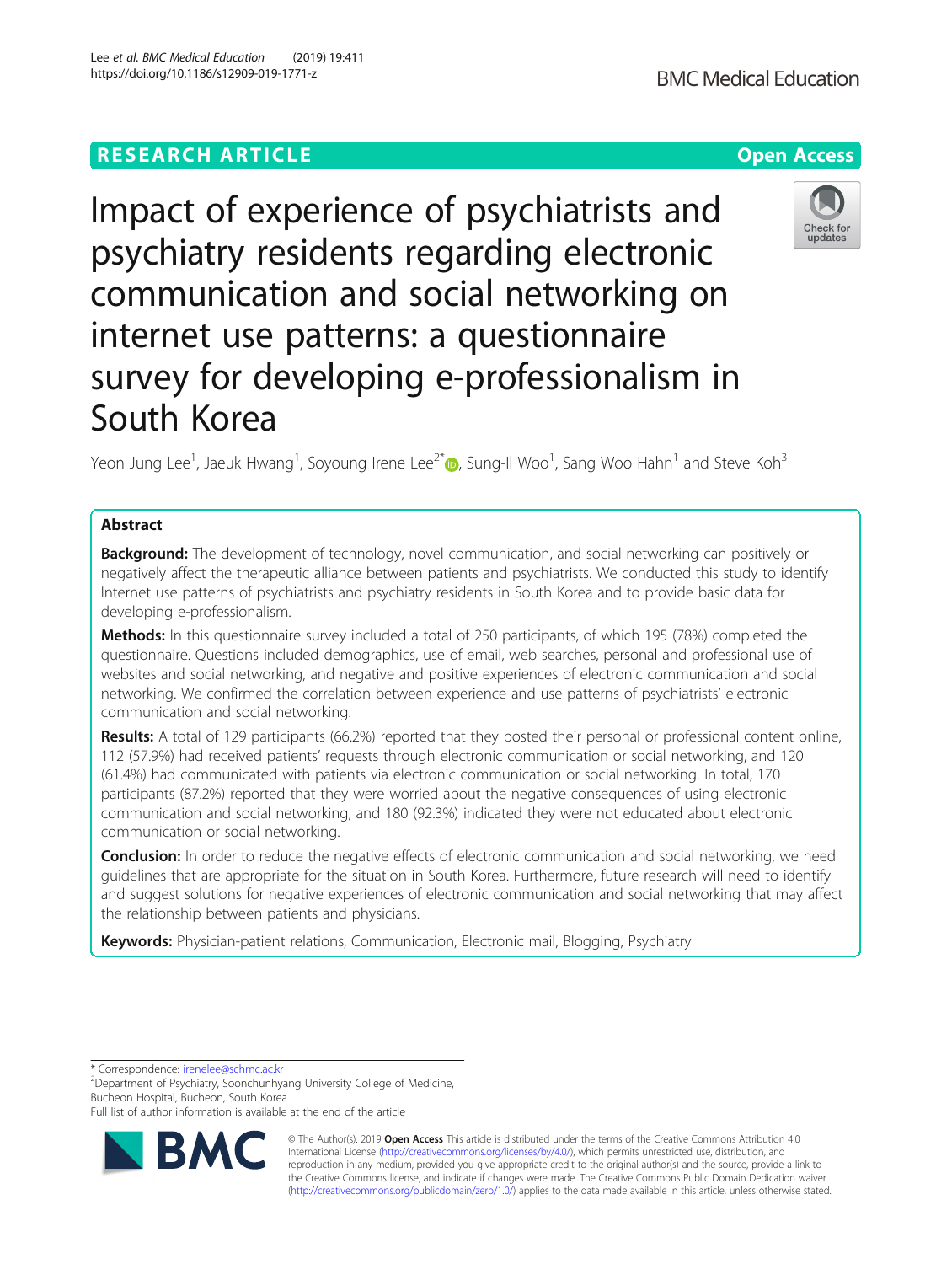### Background

Therapeutic alliances between patients and physicians are important factors affecting outcome and prognosis, particularly for psychiatrists [[1\]](#page-5-0). The development of information and communication technology and digital media can have positive effects on the therapeutic alliance by providing medical information and web-based treatment, which contribute to patients' convenience [\[2,](#page-5-0) [3](#page-5-0)]. While the inperson relationships will undoubtedly remain the core of medical and psychiatric practice, developing online relationships via email, text messaging, and telephone have been observed to greatly improve access and interactions during different times and in different places [\[4\]](#page-5-0). However, social networking, including social media and electronic communication, can make the distinction between publicity and privacy unclear, impairing the professionalism of psychiatrists, interfering with the formation of therapeutic relationships between patients and psychiatrists, and threatening the privacy and safety of psychiatrists [\[5](#page-5-0)–[7\]](#page-6-0).

Many medical students and physicians are using the Social Networking Services (SNS). According to Thompson [[8](#page-6-0)], many medical students and residents (44.5%) had a Facebook account, and 62.7% kept their Facebook account public. In Gupta et al.'s study of medical students in India, 477 (78.1%) from a sample of 611 students had public Facebook profiles. These public profiles contained identifiable profile pictures (80.3%), fields of study (51.6%), institutions (86.2%), and friend lists (88.7%) [\[9\]](#page-6-0). Moubarak et al. [[10](#page-6-0)] reported that many residents and fellows (73%) had a Facebook account, out of which 52% connected to Facebook more than once per day [\[9\]](#page-6-0). In other studies [[6,](#page-6-0) [11](#page-6-0)], residents and physicians reported that they received friend requests from patients or patients' families. Many physicians and medical students are already communicating with patients and people related to these patients through SNS, video, e-mail, and EMRs; these web-based and mobile tools are constantly evolving [\[4](#page-5-0), [12](#page-6-0)]. Therefore, to avoid being overwhelmed by changes in the environment, psychiatrists and related mental health practitioners should make efforts to develop hybrid doctor-patient relationships, both in-person and online.

Cain et al. [\[13](#page-6-0)] defined e-professionalism as reflecting the paradigm of traditional experts implemented through digital media, because social networking usage influences medical professionalism, ethics, and privacy protection. Cooke et al. [[14](#page-6-0)] reported that e-professionalism should be included in medical education because the formation of professional identity and the development of professional values and beliefs that influence behavior should be the main focus of medical education. E-professionalism in the United States, Australia, and New Zealand is a subject of interest and is being taught as a part of medical education [[6](#page-6-0), [13,](#page-6-0) [15](#page-6-0), [16](#page-6-0)]. Although physicians, including psychiatrists, in South Korea are interested in and have considered these issues, there are no existing guidelines or educational information on this topic [\[17,](#page-6-0) [18\]](#page-6-0). Therefore, it is necessary for South Korea to establish e-professionalism in line with the current situation of the information age.

Our aim for this study was to identify the patterns of use of electronic communication and social networking among psychiatrists and psychiatry residents of South Korea and to examine the impact of their experience on usage patterns, with a goal of providing basic data for the formation of Korean e-professionalism. First, we assessed the electronic communication and social networking usage patterns of psychiatrists and psychiatry residents. Second, we assumed that psychiatrists and psychiatry residents' experiences of the Internet would affect usage behavior. To confirm these, we assessed (1) whether restrictive access to personal information on the Internet would be affected by positive or negative experiences of the use of electronic communication and social networking; and (2) whether psychiatrists and psychiatry residents with negative social networking experiences would be more concerned about the negative impact of electronic communication, social networking, and self-googling.

### Method

#### Participants

This study was conducted with psychiatrists and psychiatry residents of South Korea; the study method of Koh et al. [[6](#page-6-0)] was followed, after obtaining their approval. The study was conducted from June 1 to December 31, 2016, with psychiatrists and psychiatry residents who attended various academic conferences. In total, 250 questionnaire surveys were distributed to participants who attended the autumn and winter conference of the Korean Neuropsychiatric Association and its sub-associations, and 201 (80.4%) were collected. Data from 195 questionnaire surveys were analyzed, excluding six questionnaires with no responses. The Institutional Review Board/Ethics Committee of Soonchunhyang University of South Korea approved the study protocol, which was in accordance with the Declaration of Helsinki (2016–04–020-002). We explained the purpose and method of the study to the participants in entirety and obtained their written consent.

### Instrument

In this study, a self-report questionnaire survey developed by Koh et al. [[6\]](#page-6-0) was used. Koh et al.'s survey was developed to collect data about the patterns of use of electronic communications and social media among practicing psychiatrists, and to establish a conceptual framework for developing professional guidelines. Although this questionnaire survey is not standardized, Koh et al. reported useful results, and the use of this questionnaire survey allowed for the comparison of data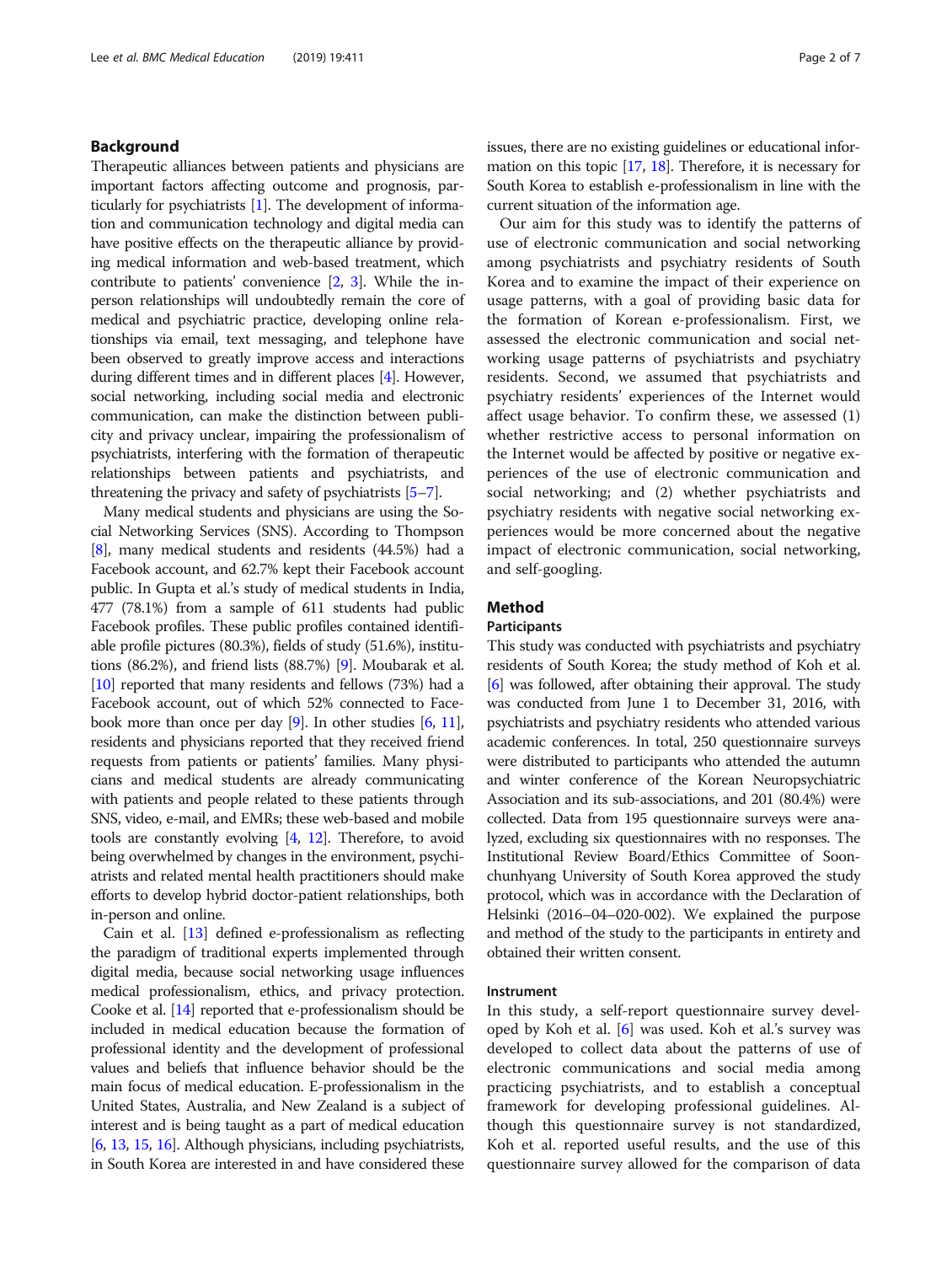between American and Korean psychiatrists. The questionnaire survey content used in this study was the same except that the demographic data was transferred from the back to the front of the questionnaire survey. The questionnaire survey included questions on demographics, use of email, web searches, and personal and professional use of websites and social networking. Structured and open response questions addressed ethical, legal, and safety concerns as well as the negative or positive consequences of electronic communication and social networking. The 5-point Likert scale terms used in the questionnaire survey were defined as follows: never (0%), rarely  $(< 10\%)$ , sometimes (10–50%), routinely  $(50-80\%)$ , and almost always  $(>80\%).$ 

Answers to the three questions, "Do you restrict access to personal information on the Internet (privacy settings)?," "Have you experienced positive outcomes from the use of electronic communications and social networking?" and "Have you experienced negative outcomes from the use of electronic communications and social networking?," were reclassified as follows to evaluate our hypothesis: never and rarely as "No" (not limited or inexperienced), and sometimes, routinely, and almost always as "Yes" (limited or experienced).

#### **Statistics**

First, a descriptive statistical analysis was performed to calculate the frequencies and percentages of general characteristics and social media usage patterns of the participants. For continuous variables, mean and standard deviation (SD) were used as summary statistics. General characteristics were gender, age, and acquisition of the participants. The questionnaire survey about usage patterns included questions that enquired whether participants googled themselves or patients, posted personal or professional content online, and their positive or negative experiences of electronic communication and social networking. Second, logistic regression was performed to determine 1) whether restrictive access to personal information on the Internet would be affected by positive or negative experiences of the use of electronic communication and social networking; 2) whether subjects with negative experiences in electronic communication and social networking would be more concerned than those with positive experiences about the negative impact of electronic communication and social networking; and 3) whether having negative experiences of electronic communication and social networking would affect self-googling more than positive experiences. All statistical analyses were performed using STATA 15, with a statistical significance of  $p < 0.05$ .

### Results

### Demographic characteristics

Of the 195 participants, 110 (56.4%) were men and 85 (44.1%) were women. Participants represented a wide range of ages (25–64 years, mean 35.4 years, SD 7.4 years). In total, 116 (59.5%) were psychiatrists, and 79 (40.5%) were psychiatry residents being trained to become psychiatrists.

### Use of electronic communication and social networking among psychiatrists

Of the 195 participants, 69.2% rarely or never used online search engines to determine what information was publicly available about them. In total, 31.7% of participants had, at some time, searched for online information about their patients. The vast majority rarely or never communicated with patients via text messaging (91.3%) or e-mail (94.8%). Of those participants who communicated with patients via text messaging, 71.8% had never obtained permission from the patients. Of those participants who communicated with patients via email, 63.1% had never obtained permission from the patients (Table 1).

In total, 66.2% posted online content, 75.2% posted personal information, and 14.7% posted personal and professional information (Fig. [1](#page-3-0)).

### Factors related to social communication of psychiatrists and psychiatry residents

Many participants (64.1%) sometimes, routinely, or almost always experienced positive outcomes from the use of electronic communication and social networking. They reported that maintaining relationships and exchanging information and knowledge were positive outcomes. On the other hand, 23.1% participants sometimes, routinely, or almost always experienced negative outcomes (Table [2\)](#page-3-0). They reported that lack of privacy, contact from unwanted people, transmission of unfounded information, hacking, unnecessary haggling, and so on were negative outcomes. Many

Table 1 Use of electronic communication by psychiatrists and psychiatry residents  $(N = 195)$ 

| Ouestions-How<br>many have:               | Almost<br>always | Routinely | Sometimes | Rarely | Never |  |
|-------------------------------------------|------------------|-----------|-----------|--------|-------|--|
| Googled themselves                        | 3.6%             | 0         | 27.2%     | 44.1%  | 25.1% |  |
| Googled patients                          | 0                | 1.5%      | 5.6%      | 24.6%  | 68.2% |  |
| Posted online content<br>about themselves | 1.0%             | 4.6%      | 19.5%     | 37.4%  | 37.4% |  |
| Restricted online<br>personal information | 40.5%            | 30.3%     | 25.1%     | 3.6%   | 0.5%  |  |
| Texted patients                           | 0                | 0.5%      | 8.2%      | 24.6%  | 66.7% |  |
| E-mailed patients                         | 0                | 1.0%      | 4.1%      | 25.6%  | 69.2% |  |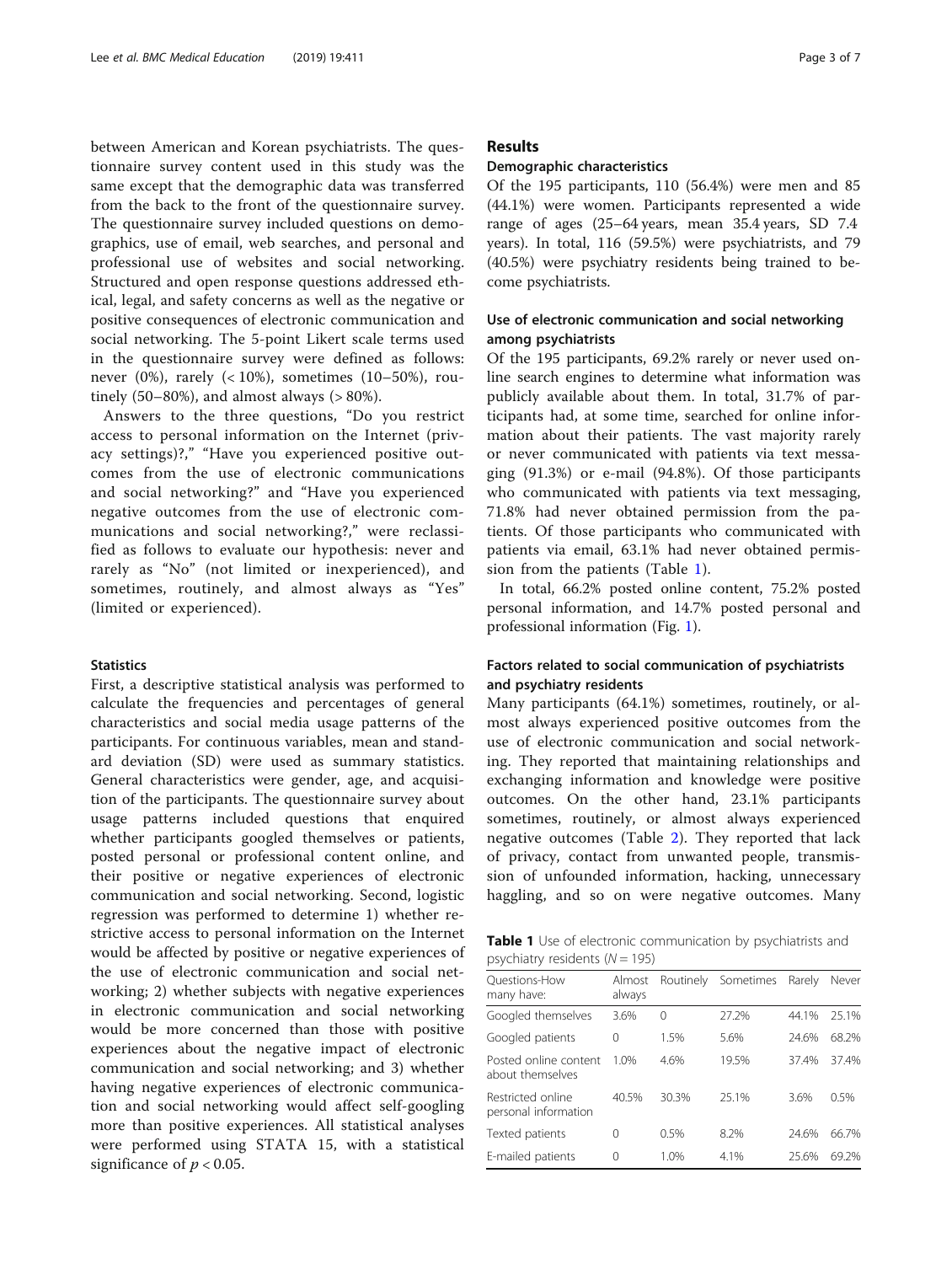<span id="page-3-0"></span>

participants (57.9%) had received patient requests via e-mail or social networking (Table 2). Only 7.7% of participants indicated that they were educated about social networking/electronic communication.

The restriction of personal information on the Internet was statistically significantly affected by positive and negative experiences of electronic communication and social networking. In addition, those with negative experiences were more concerned about negative effects of electronic communication, social networking, and selfgoogling (Table [3\)](#page-4-0).

Table 2 Experiences of using electronic communication and social networking  $(N = 195)$ 

| Ouestion                                                                                      |                    | Yes                     | No                |
|-----------------------------------------------------------------------------------------------|--------------------|-------------------------|-------------------|
| Positive experiences<br>from the use of electronic<br>communication and social<br>networking  |                    | 125<br>$(64.1\%)$       | 70<br>$(35.9\%)$  |
| Negative experiences from<br>the use of electronic.<br>communication and social<br>networking |                    | 45<br>(23.1%)           | 150<br>$(76.9\%)$ |
| Concerns about negative<br>effects of electronic<br>communication and<br>social networking    |                    | 170<br>(87.2%)          | 25<br>(12.8%)     |
| Educational experiences<br>about social networking/<br>electronic communication               |                    | 15<br>(7.7%)            | 180<br>(92.3%)    |
| Experience of patient requests                                                                | Nο                 | 82 (42.1%)              |                   |
|                                                                                               | Yes                | 113 (57.9%)             |                   |
|                                                                                               | Type of<br>request | Email contact           | 78 (40.0%)        |
|                                                                                               |                    | Personal posting        | 40 (20.51%)       |
|                                                                                               |                    | Professional<br>posting | 82 (42.05%)       |

### Discussion

In this study, we assessed Internet use patterns of psychiatrists and psychiatry residents in South Korea based on their electronic communication and social networking, and identified whether positive or negative experiences of electronic communication or social networking affected these patterns. The main findings were as follows: (1) 66.2% of psychiatrists and psychiatry residents posted online content, and 75.2% posted personal information; (2) 23.1% experienced negative outcomes; (3) only 7.7% indicated that they were educated about electronic communication/social networking; (4) only 40.5% of psychiatrists and psychiatry residents almost always restricted online personal information; (5) many (57.9%) had received patient requests via e-mail or social networking; and (6) those with negative experiences were more concerned about negative effects of electronic communication, social networking, and self-googling.

This study found that many psychiatrists and psychiatry residents in South Korea were posting on the Internet and receiving patient requests through e-mail communication and social networking. We found that 75.2% of them posted personal information, but only 40.5% of psychiatrists and psychiatry residents almost always restricted online personal information. In a previous study on medical students [\[8](#page-6-0)], 37.5% did not use privacy settings on social networking. In another study [[19](#page-6-0)], medical students reported that they had posted unprofessional content (e.g., sexually suggestive pictures or comments, profanities, discriminatory language, pictures of themselves or peers engaging in drug use). While previous studies had focused on medical students only, this study focused on clinical physicians as well; moreover, the sample of this study was more familiar with internet usage than those in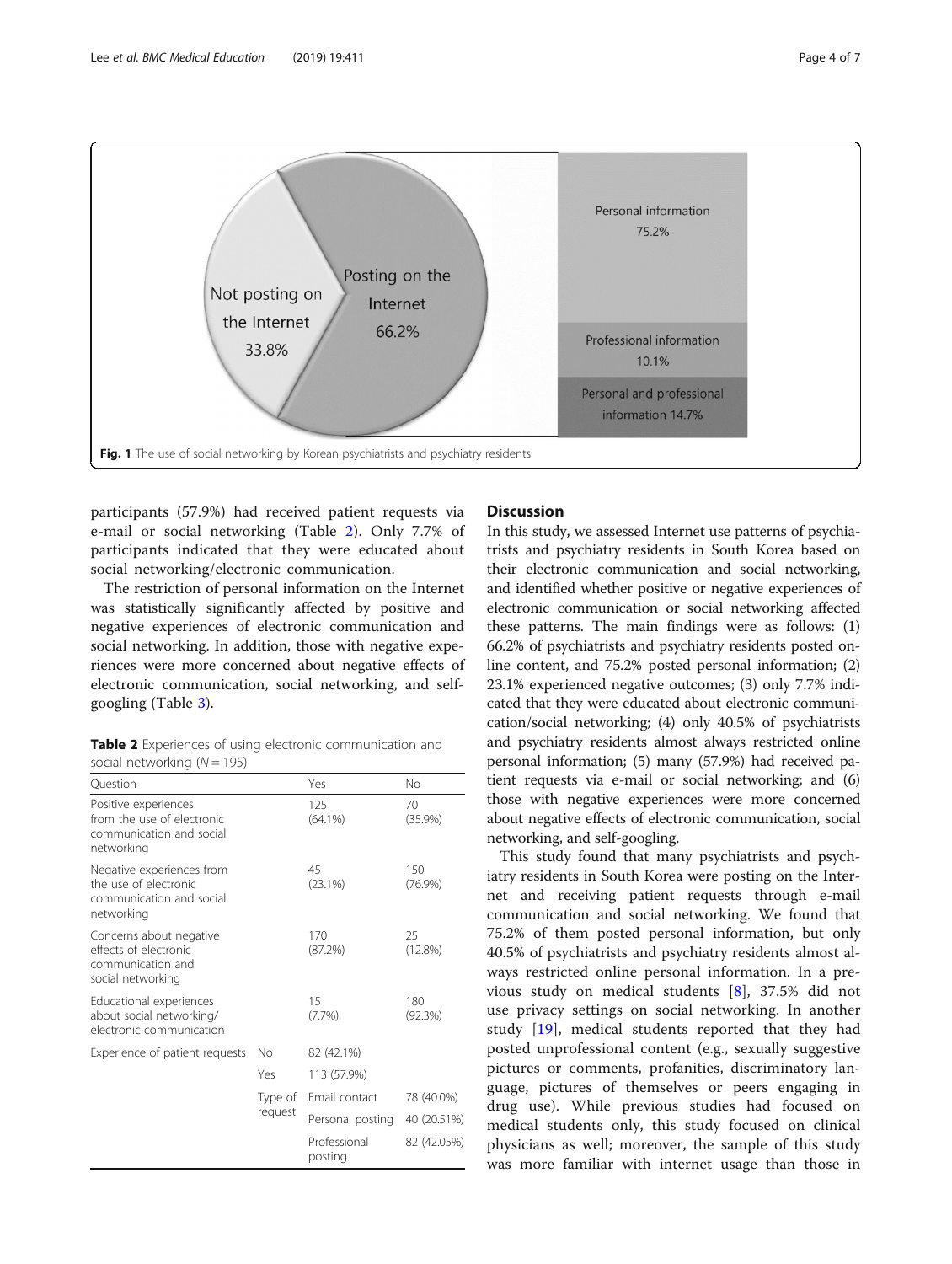<span id="page-4-0"></span>Table 3 Internet usage patterns of Korean psychiatrists and psychiatry residents regarding electronic communication and social networking

|                                                                     |                                                                                             | Restricted access |     | Concerns about negative effects |  |                    | Self-googling |    |                              |           |
|---------------------------------------------------------------------|---------------------------------------------------------------------------------------------|-------------------|-----|---------------------------------|--|--------------------|---------------|----|------------------------------|-----------|
|                                                                     |                                                                                             | OR.               | 95% | P value OR.                     |  | 95%                | $P$ value     | OR | 95%                          | $P$ value |
| Experiences of electronic<br>communication and social<br>networking | Positive experience 2.370 .129-1.596 .021**                                                 |                   |     |                                 |  | $1.095 -781 - 964$ | .837          |    | $1.545 - 0.253 - 1.122$ .215 |           |
|                                                                     | Negative experience 2.344 .147-1.556 .018 <sup>**</sup> 3.951 -.967-2.867 .071 <sup>*</sup> |                   |     |                                 |  |                    |               |    | 2.832 345-1.736              | $.003***$ |

OR Odds ratio, 95% CI Confidence Interval, \*  $p < 0.5$ , \*\*  $p < 0.05$ , \*\*\*  $p < 0.01$ 

previous studies. However, as had been observed in previous studies, participants in this study also posted personal information publicly.

This study found that many (57.9%) participants had received patient requests via e-mail or social networking; this percentage was significantly higher than that of previous studies. In a stratified mail survey by Bosslet et al. [[11\]](#page-6-0), 2% of medical students, 7.8% of resident physicians, and 34.5% of practicing physicians had received a friend request from a patient or a patient's family member. In total, 19.4% of medical students believed that it is ethically acceptable for physicians to interact with patients through personal online social networking sites [\[11](#page-6-0)]. The difference between the previous studies and this study is that we aimed at clinicians and that our sample included a larger number of internet users. The exact number of medical students who communicate with patients or patients' family members has not been confirmed, but it is estimated to be sizable. These behaviors can reduce their medical professionalism or threaten their career in the future. Moreover, unprofessional online behavior by medical students or physicians may undermine the public's trust in the medical profession as a whole [\[15](#page-6-0)]. Therefore, medical students or physicians should be educated about this before they commence clinical practice.

In this study, 87.2% of psychiatrists and psychiatry residents reported that they were worried about negative outcomes of electronic communication/social networking, and 23.1% of those involved in this study had experienced such negative outcomes. A significant number of participants reported negative views. However, telepsychiatry, which is psychiatry-focused telemedicine originated with institutionally based videoconferencing, has not yet been introduced in South Korea, even though it is already over 50 years old [\[4](#page-5-0)]. While mental health care providers have shown lower satisfaction and concern for telepsychiatry, as compared to allied health providers and patients, mental health care professionals and patients consider it an acceptable delivery method [[4](#page-5-0), [20](#page-6-0)]. Telepsychiatry reported similar clinical outcomes and satisfaction with in-person care in depression, anxiety, PTSD, panic disorder, and attention deficit/hyperactivity disorder [[20\]](#page-6-0). Text-messaging interventions aimed at medication adherence have been effective among patients taking psychotic medications to manage schizophrenia [\[21](#page-6-0)]. In this study, only 7.7% indicated that they were educated about electronic communication/social networking. The lack of concepts and information on telepsychiatry may still be a major concern.

Koh et al. [\[6](#page-6-0)] proposed that comprehensive guidelines on electronic communication and social networking for psychiatrists should address four key areas or "lenses": 1) treatment frame, 2) patient privacy/confidentiality, 3) medico-legal concerns, and 4) professionalism. At the beginning of treatment, they emphasize that it is necessary to google patients and to provide information to patients and their families through e-mail after obtaining consent in writing for legal reasons. In particular, they insist on considering the impact of "dual relationships" when befriending a patient through online social media, and establishing a clear distinction between professional and personal online sites.

The Council on Ethical and Judicial Affairs of the American Medical Association (AMA) [\[15\]](#page-6-0) and the Royal Australian and New Zealand College of Psychiatrists (RANZCP) Congress [\[16](#page-6-0)] emphasize privacy issues similar to those reported by Koh et al. [\[6](#page-6-0)] in the use of social media. The AMA also states that physicians are obligated to advise peers to remove content that violates professionalism and to take appropriate action. Content on the Internet must be posted with caution as it has a wide impact, and the behavior of one individual can negatively affect all physicians [[15](#page-6-0)]. RANZCP Congress recommends that, in case of a patient emergency and lack of access to the Internet, a protocol using a contract at the time of treatment must be specified.

In this study, 57.9% of psychiatrists had received patient requests via e-mail or social networking regarding medical questions, personal contact, or friend requests. Although more psychiatrists had received these requests, 16.9% of residents reported receiving a friend request or e-mail from patients. According to the American Medical Informatics Association (AMIA), patients need to know the turnaround time, and how frequently the physician goes online to respond to patients [[22](#page-6-0)]. The guidelines recommended that physicians should refrain from expressing uncomfortable feelings, and that they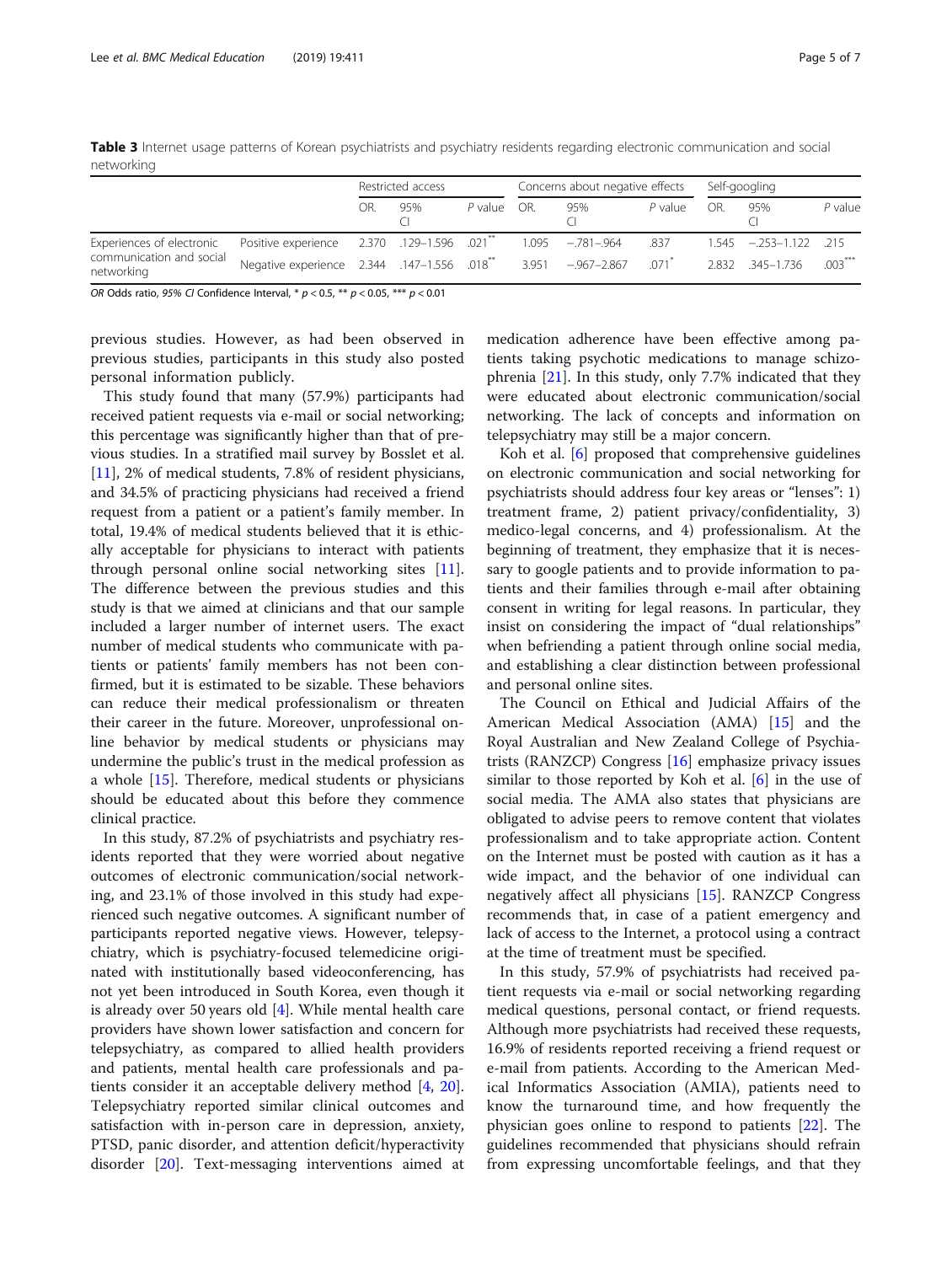<span id="page-5-0"></span>must maintain a professional tone. If psychiatrists receive friend requests from patients or their family members via social networking, they should consider whether to accept by separating their personal and public sites. In addition, when psychiatrists accept friends through a personal site, they should consider the privacy of other psychiatrists or colleagues. This is because personal information is disclosed without the consent of other physicians and colleagues who are friends with the psychiatrist. Thus, it is necessary for South Korean psychiatrists to create guidelines for electronic communication and social networking and to provide education on these guidelines.

In this study, psychiatrists and psychiatry residents with negative experiences of electronic communication and social networking were more concerned about negative effects and self-googling. While the former result may be expected, the latter is a subject of interest. Previous studies have shown that positive verbal feedback stimulates and enhances intrinsic motivation and develops a more competent feeling than negative verbal feedback [\[23](#page-6-0), [24\]](#page-6-0). Our results are different from that of previous studies as it is assumed that the negative experience on the Internet may have a slightly different mechanism. Therefore, further systematic studies are needed to confirm the exact effect.

This study had a number of limitations. First, psychiatrists and psychiatry residents participating in this study did not represent all psychiatrists in South Korea because they were limited to psychiatrists who participated in psychiatric conferences. Second, the mean age was relatively young at 35.4 years. As young psychiatrists are more familiar with social networking media, results from our sample may have overestimated the actual usage of social media among psychiatrists. Third, in this study, only positive or negative experiences on the SNS were identified and journals were not confirmed. Among the journals listed in South Korea's social science citation index, the journal scored highest journal was the Psychiatry Investigation [\[25](#page-6-0)]. In addition, this study did not elaborate on negative experiences in electronic communication and social networking, which could have an impact on future doctor-patient relationships. Altmetrics may also have an impact on doctor patient relationship; therefore, subsequent studies should also include an analysis of Altmetrics in the psychiatry area. Future studies will need to analyze the social networking usage of psychiatrists by increasing the sample size of various age groups.

#### Conclusions

This study confirmed usage patterns of e-mail communication and social networking of psychiatrists and psychiatry residents in South Korea. Standards for

privacy protection and online doctor-patient relationship have not yet been established. In order to develop the e-professionalism of psychiatrists in South Korea, guidelines for electronic communication and social networking are needed. In addition, it is necessary to confirm the influence of negative experiences in electronic communication and social networking on doctorpatient relationship through more systematic research in the future.

#### Abbreviations

AMA: The American Medical Association; AMIA: American Medical Informatics Association; SNS: Social networking services

#### Acknowledgements

We would like to thank the psychiatrists and psychiatry residents in South Korea for participating in this study.

#### Authors' contributions

YJL drafted the manuscript and participated in the design and coordination of this study. JH, SIW, and SWH participated in the design and coordination of this study. SIW and SK participated in the conception and design. All authors read and approved the final manuscript.

#### Funding

This study was supported by the Jisan Cultural Psychiatry Research Fund (2016) from the Korean Foundation of Neuropsychiatric Research (grant received by Yeon Jung Lee). The funding body had no influence on the design of the study and collection, analysis, and interpretation of data and in writing the manuscript.

#### Availability of data and materials

The datasets analyzed during this study can be obtained through the corresponding author on reasonable request.

#### Ethics approval and consent to participate

The Institutional Review Board/Ethics Committee of Soonchunhyang University, Seoul Hospital of Korea approved the study protocol, which was in accordance with the Declaration of Helsinki. Psychiatrists and psychiatry residents were informed about the study and signed consent forms.

#### Consent for publication

Not applicable.

#### Competing interests

The authors declare that they have no competing interests.

#### Author details

<sup>1</sup>Department of Psychiatry, Soonchunhyang University College of Medicine Seoul Hospital, Seoul, South Korea. <sup>2</sup>Department of Psychiatry, Soonchunhyang University College of Medicine, Bucheon Hospital, Bucheon, South Korea. <sup>3</sup>Department of Psychiatry, University of California, San Diego, California, USA.

#### Received: 29 May 2018 Accepted: 28 August 2019 Published online: 08 November 2019

#### References

- 1. Norcross JC. Psychotherapy relationships that work: therapist contributions and responsiveness to patients: Oxford University Press; 2002.
- 2. Kauppi K, Välimäki M, Hätönen HM, Kuosmanen LM, Warwick-Smith K, Adams CE, et al. The Cochrane Library. 2014.
- 3. Antoun J. Electronic mail communication between physicians and patients: a review of challenges and opportunities. Fam Pract. 2015;33(2):121–6.
- 4. Yellowlees P, Shore JH. Telepsychiatry and Health Technologies: A Guide for Mental Health Professionals. American Psychiatric Pub. 2018.
- 5. Gorrindo T, Groves JE. Web searching for information about physicians. JAMA. 2008;300(2):213–5.